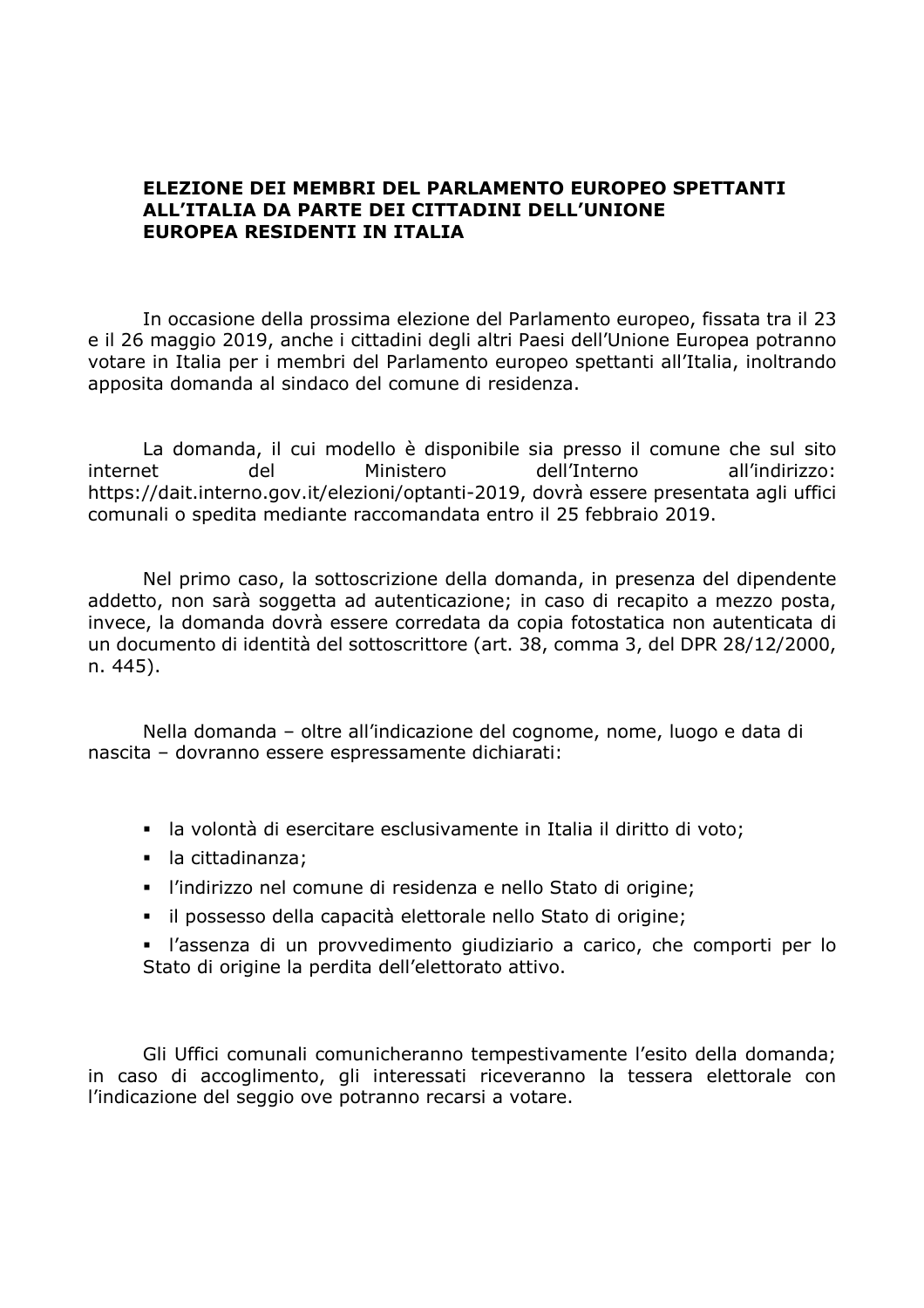## **ELECTION OF THE MEMBERS OF THE EUROPEAN PARLIAMENT BELONGING TO THE ITALIAN ALLOCATION OF SEATS BY EUROPEAN UNION CITIZENS RESIDING IN ITALY**

The European Parliament election will be held from 23th May to 26th May, 2019 and E.U. citizens residing in Italy have the right to vote in Italy and to elect Italian candidates to the seats allocated to Italy in the European Parliament. A formal application must be submitted to the mayor of the municipality of residence.

The said application form can be collected at the municipal offices and it is also available on the Internet at: https://dait.interno.gov.it/elezioni/optanti-2019 once filled in, it must be submitted to the Municipality in person or sent by registered mail not later than 25th february,2019.

If the application is personally handed in, it is not necessary to have your signature attested. If sent by mail, a photocopy of the applicant's identity card must be attached to the application form (sec. 38 sub. 3 of DPR 28/12/2000 n. 445).

Besides his /her full name, place, and date of birth, the person shall fill in the form and state:

- his/her will to exercise his/her right to vote only in Italy;
- nationality;
- Full address in Italy and in his/her Member State of origin;
- right to vote in the Member State of origin;
- that there is no Court order against him/her that has deprived him/her of the right to vote in his/her Member State of origin.

The municipal offices shall inform as soon as possible the person concerned of the acceptance of his/her application and send him/her the voter's card stating the address where the polling station is located.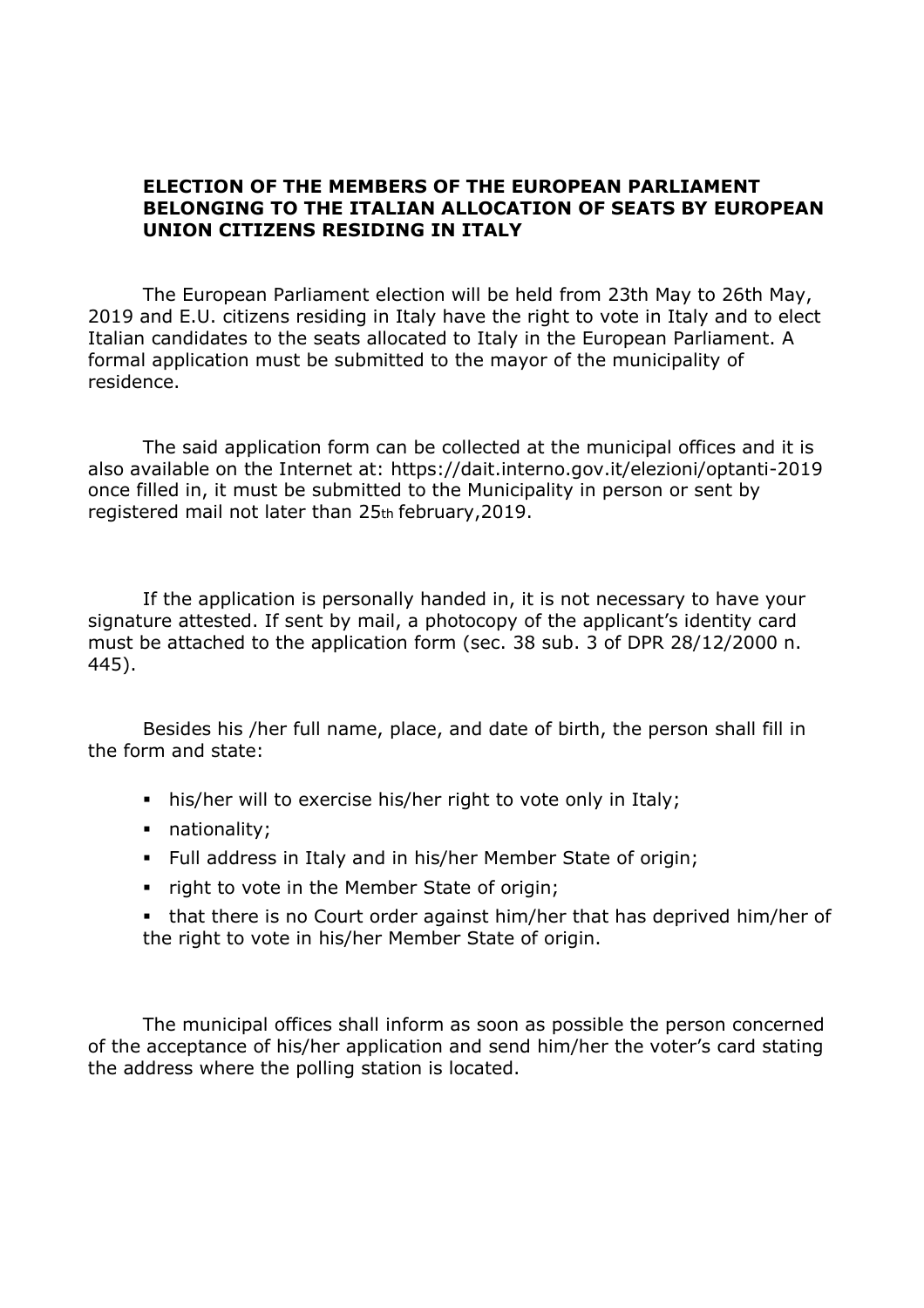## **VOTE DES RESSORTISSANTS DE L'UNION EUROPEENNE RESIDANT EN ITALIE POUR LES ELECTIONS DES MEMBRES AU PARLEMENT EUROPEEN ATTRIBUES A L'ITALIE**

A l'occasion des prochaines élections du Parlement européen qui auront lieu du 23 au 26 Mai 2019, même les ressortissants des pays de l'UE résidant en Italie pourront voter en Italie pour les membres attribués à l'Italie en envoyant un formulaire au Maire de la commune de résidence.

Le formulaire – qui est disponible à la Mairie ou sur le site Internet du Ministère de l'Intérieur: https://dait.interno.gov.it/elezioni/optanti-2019 – devra être présenté à la Mairie ou envoyé par lettre recommandée avant le 25 Février 2019.

Dans le premier cas, le formulaire sera signé devant le fonctionnaire responsable et il n'est pas donc nécessaire l'authentification. Dans le cas d'envoi par lettre recommandée, le formulaire devra être accompagné d'une photocopie non authentifiée d'un document d'identité du signataire (art. 38 alinéa 3 du Décret Présidentiel n°445 du 28/12/2000).

Le signataire qui remplit le formulaire devra indiquer ses données d'identification (nom, prénom, lieu et date de naissance) et déclarer expressément ce qui suit:

- sa volonté d'exercer exclusivement en Italie son droit de vote;
- sa nationalité;
- son adresse dans la commune de résidence et son adresse dans son pays d'origine;
- d'avoir le droit de vote dans son pays d'origine;
- qu'il n'y a aucune mesure judiciaire à sa charge entraînant la perte du droit de vote dans son pays d'origine.

Les bureaux municipaux devront communiquer en temps utile l'issue de cette demande. En cas d'acceptation, le signataire de la demande recevra une carte d'électeur indiquant le bureau de vote où il doit voter.